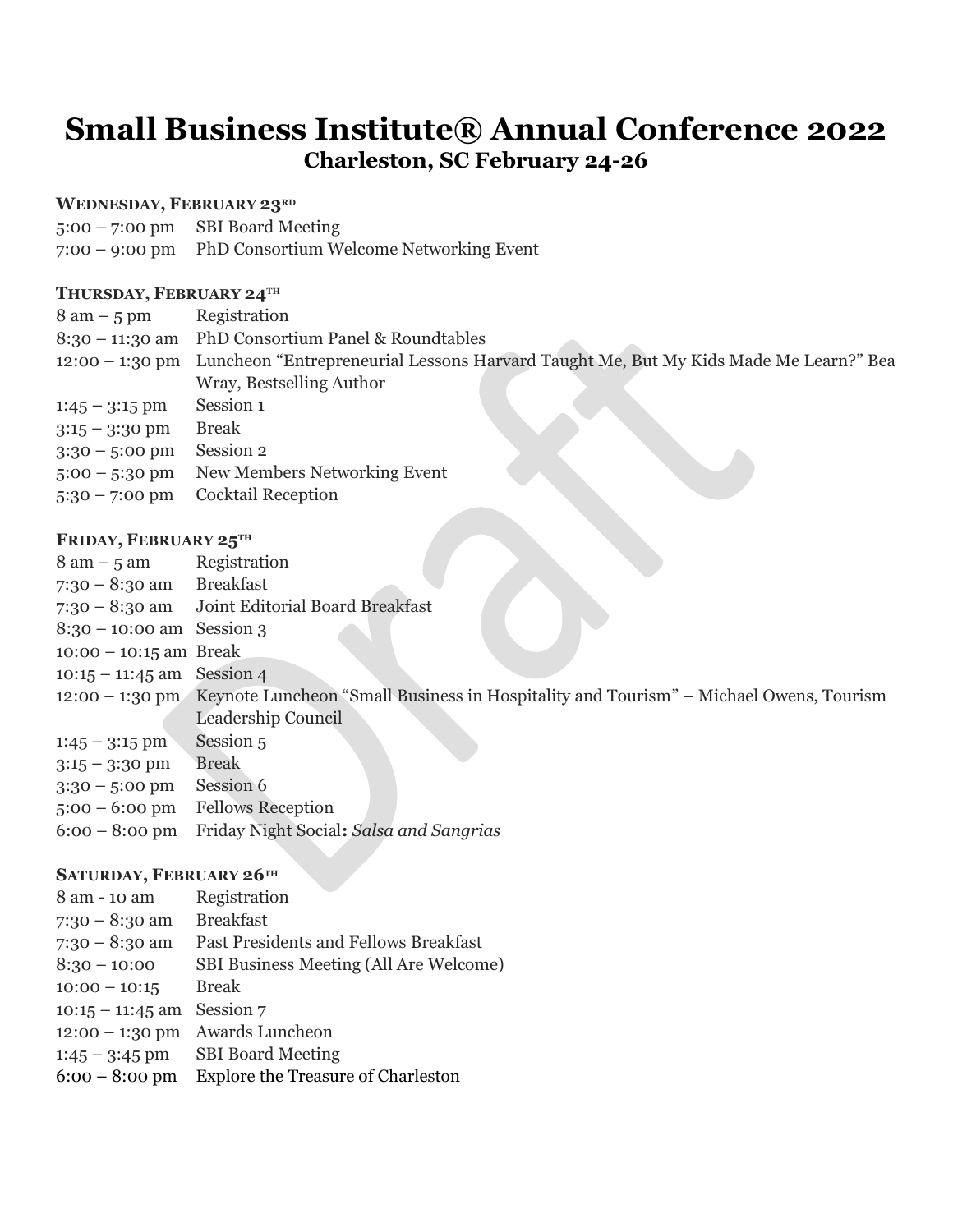# **SBI 2022 Annual Conference**

Detailed Session Descriptions

# **WEDNESDAY, FEBRUARY 23RD**

#### **5:00 – 7:00: BOARD MEETING**

Location: Palmetto Boardroom

## **7:00 – 9:00 PHD CONSORTIUM WELCOME EVENT**

Location: Reel Bar

# **THURSDAY, FEBRUARY 24TH**

# **PRE-CONFERENCE ACTIVITIES**

**8:30 – 10:00 PHD CONSORTIUM PANEL OF EDITORS BREAKFAST (INVITE ONLY)** Location: Crescent Theater

**10:00 – 11:30 PHD CONSORTIUM ROUNDTABLE PAPER DISCUSSIONS (INVITE ONLY)** Location: Commodore 1 & 2

# **CONFERENCE PROGRAM**

## **Opening Keynote Luncheon: 12:00 – 1:30**

Location: The Yacht Club

About the Keynote: Bea's most recent book titled *What an MBA Taught Me…But My Kids Made Me Learn* is a bestseller and foundational for many book clubs. She shares how her experiences as a mother of three taught her how to negotiate, communicate, and adapt to the business world. Bea holds an MBA with Distinction from Harvard Business School, is a summa cum laude graduate of Emory University, and is one of South Carolina's prestigious Liberty Fellows of the Aspen Global Leadership Network. She is a frequent keynote speaker on innovation, entrepreneurship, and business growth, and an inspiring contributor to various publications, including Entrepreneur.com, The Grindstone, and The Savannah Morning News.

Session 1:  $1:45 - 3:15$  pm Session 1A **Special 50th Anniversary Issue of SBIJ** Location: Ashley Session Chair and Moderator: Andrew D. Holt

This special session celebrates 50 years of SBI consulting projects by highlighting success stories from long-running programs. This session includes presentations from the special issue of SBIJ.

*Leveraging the Student Consulting Model to Create a Comprehensive Academic Program*

Michael L. Harris & Dennis Barber III East Carolina University

J. Stephen Childers, Jr Radford University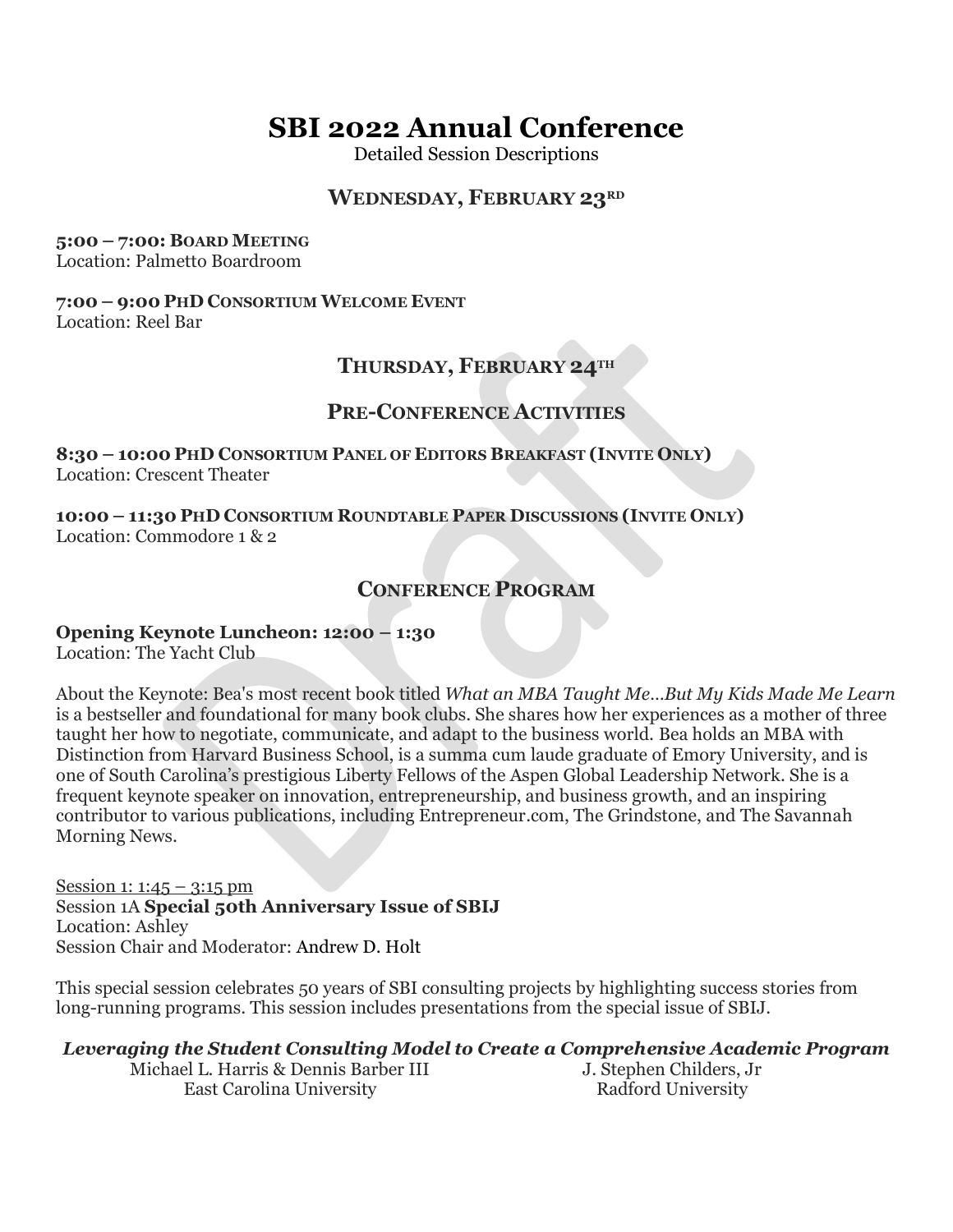### *Small Business Institute® and the University of Arkansas at Little Rock: Personal Reflections* Joe T. Felan & Joseph R. Bell University of Arkansas at Little Rock

## *University Strategy, Accreditation Standards, and the Applied Education Mission: Using Student Consulting to Build Bridges*

Whitney Peake & Paula Potter Western Kentucky University

*The Impact of the SBI on Faculty, Students, Clients and Our Society*

Lynn Hoffman & Andrew Holt Metropolitan State University of Denver

*How the Small Business Institute® Program Helped Spark Entrepreneurial Interest and Led to a Named College at Rider University*

Ron Cook & Dianne Campbell Rider University

*The Small Business Institute and Transaction Cost Economics* William C. McDowell Bradley University

*SBI Projects and Awards: Career Viewpoints of Two Entrepreneurs now in Academia* Dianne H.B. Welsh University of North Carolina Greensboro

> Joy Griffin California State University Northridge

Session 1B **Competitive Abstracts**  Location: Wando Session Chair and Moderator: Sharon Kerrick

*The Impact of Training and COVID on Women Entrepreneurs*

Denise M. Cumberland & Sharon Kerrick University of Louisville

Christopher Flores Fayette County Schools

# *Innovation in COVID-19 era: Perspective on interplay, consequence, and implication*

Shaike Marom Zefat College

Robert Lussier Springfield College

*A Study to Evaluate the Impacts of COVID-19 on Small Businesses in Colorado* Adam Melnick, Lynn Hoffman, Rebecca L. Prater, & David Bechtold Metropolitan State University of Denver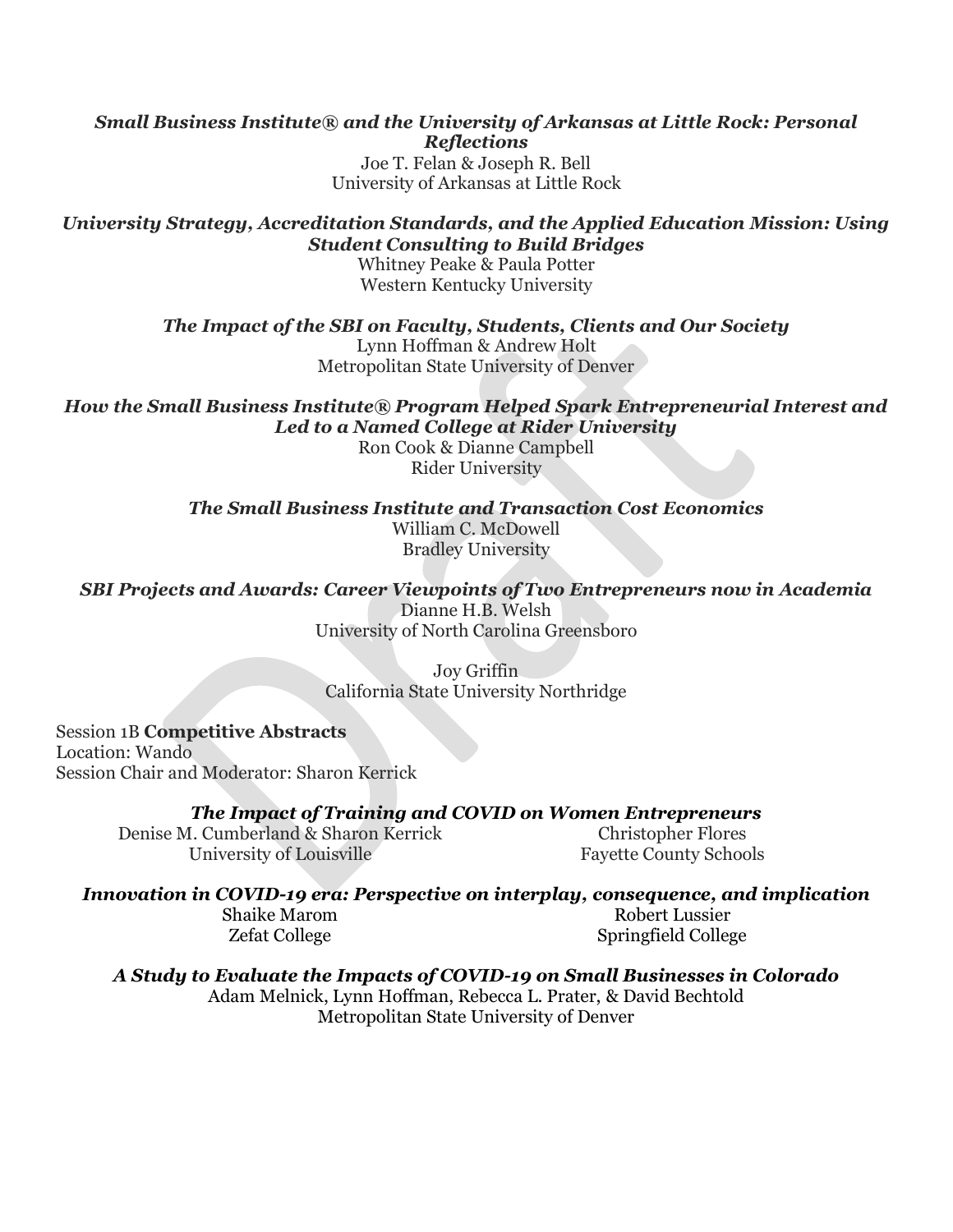# *The role of manufacturing Small, Medium and Micro Enterprises in eThekwini Municipality: A case of uMkhumbane Entrepreneurial Support Centre*

Thembinkosi Gervase TG Mkhize University of KwaZulu Natal

Session 1C **Roundtables** Location: Cooper

> *Educator/Employer Partnerships: Linking Business, Education, and Community* Louise Underdahl University of Phoenix

Break  $3:15 - 3:30$ 

Session 2: 3:30 – 5:00 pm Session 2A **Competitive Papers** Location: Ashley Session Chair and Moderator: Paul T. O'Daniel

*Reframing the University's Role in Innovation and Entrepreneurship Education*

Paul T. O'Daniel Hanover College

*A Case Study for Community Entrepreneurship Training*

Monica D. Guillory & D. Kathy Stitts Winston-Salem State University

*From Survival to Success®: Multi-unit Franchising Strategy*

Cintya Lanchimba Escuela Politécnica Nacional Eugenio Bitti Universidade de São Paulo Dianne Welsh University of North Carolina at Greensboro

*Why Entrepreneurs Need a Human Resource Management Strategy before They Launch – Lessons Learned*

> Lynn Hoffman, David Bechtold, & Cynthia Sutton Metropolitan State University of Denver

Session 2B **Competitive Abstracts** Location: Wando Session Chair and Moderator: Joe T. Felan

*Rural Small Business Resilience: The Role of Personal Relationships with Community* 

*Banks*

Zuzana Bednarikova & Maria I. Marshall Purdue University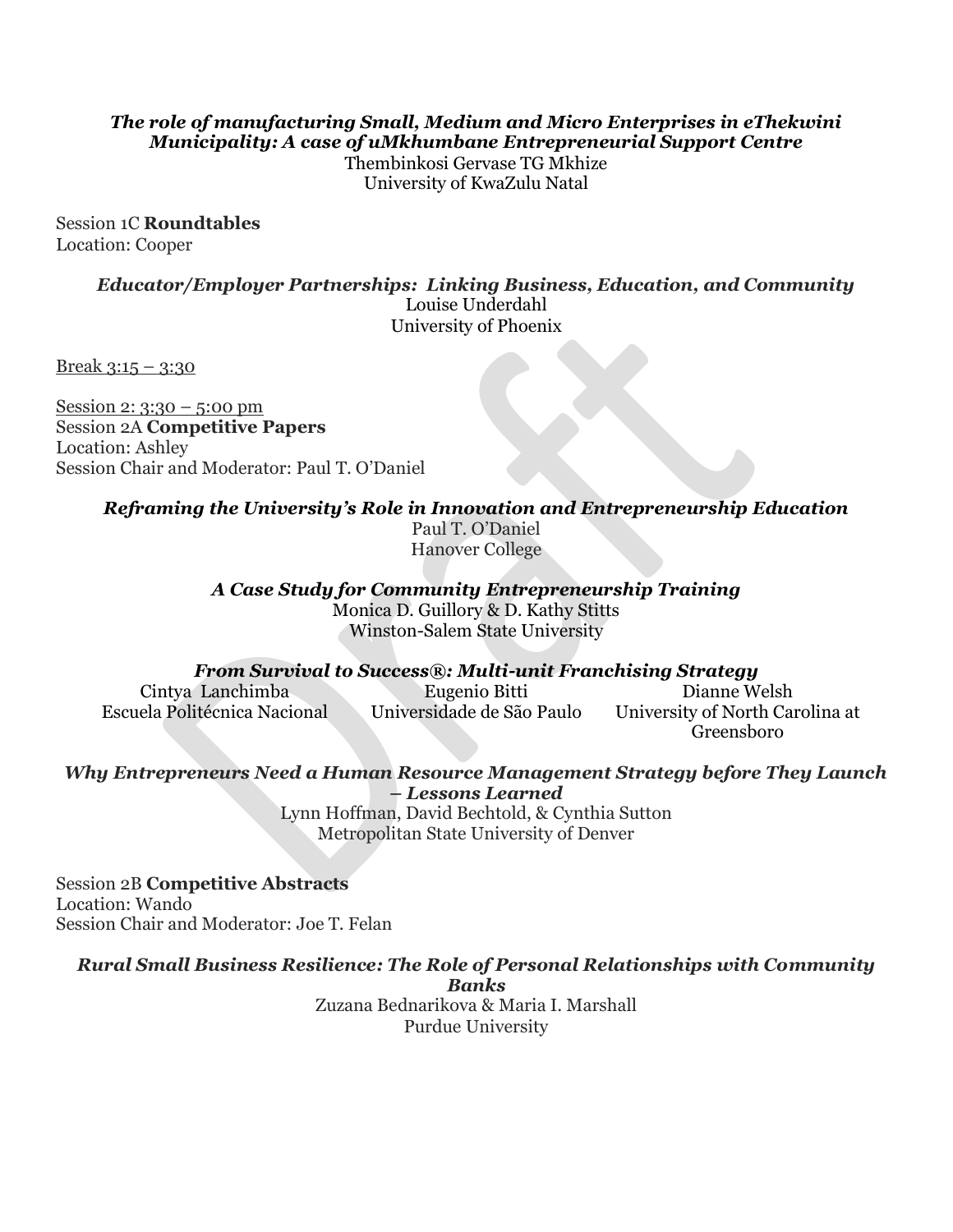## *Advancing Rural Entrepreneurship: Does Microfinancing Matter?*

Richard Owusu-Afriyie Kwame Nkrumah University of Science and Technology

Prince Gyimah Akenten Appiah-Menka University of Skills Training and Entrepreneurial Development

Robert Lussier Springfield College

*Community Resilience and Mental Health of Minority Children* Camryn Haines, Danhong Chen, & Furjen Deng Sam Houston State University

*Is It a Push or a Pull? A Regional Comparison of Entrepreneurial Activity*

Joe T. Felan, Joe Bell, & Pritika Chakraverty University of Arkansas at Little Rock

Session 2C **Workshop** Location: Cooper

## *How to Create and Run an SBI Program at Your University*

Ron Cook Rider University

Michael L. Harris East Carolina University

5:00 – 5:30 pm New Members Networking Event Location: Bridge Bar

5:30 - 7:00 pm Cocktail Reception Location: Bridge Bar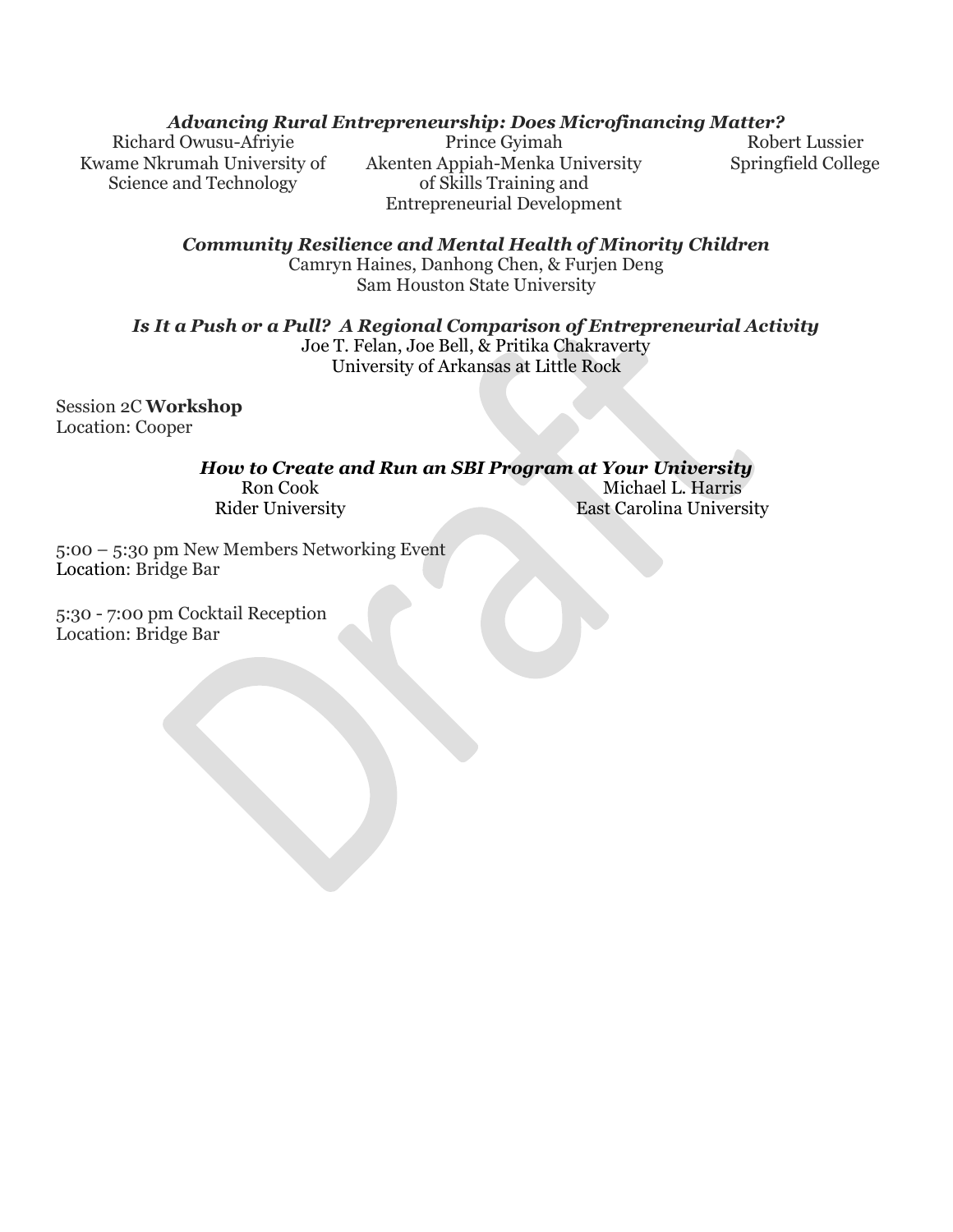## **FRIDAY, FEBRUARY 25TH**

7:30 - 8:30 am Breakfast Location: The Yacht Club

7:30- 8:30 am Joint Editorial Board Breakfast Location: The Yacht Club

Session 3: 8:30 – 10:00 Session 3A **Competitive Papers** Location: Ashley Session Chair and Moderator: Kelly G. Manix

#### *We Are Part of The Same Team: The Influence of Governor Discretion on Post-Covid-19 Small Business Openings*

Joshua V. White The University of Alabama

Cameron Borgholthaus Southern Illinois University at Edwardsville

Vishal Gupta The University of Alabama

*Preparing Students for Success in the 4th Industrial Revolution*

Rebecca L. Prater & Nicole Predki Metropolitan State University of Denver

*Will A Carrot or A Stick Encourage Entrepreneurs to Invest More Time in Their Ventures?* Kirsten Bullock University of Louisville

# *Ready to Adapt: Leader Humility as an Antecedent of Relational Coordination and Organizational Adaptability*

Kelly G. Manix University of South Alabama

Session 3B **Innovative Pedagogy** Location: Wando Session Chair and Moderator: Mariah Yates

*Leveraging Business Standardized Tests to Assess Student Learning Outcomes in an MBA Foundations Course*

Melissa A. Brode University of West Florida

*Economic Cluster Strategy for Engineering and Business Student Engagement* Blake Escudier Purdue University Global

## *Introducing Gen Z and Millennial Students to Business Accounting Complexity Through a Low-Cost Experiential Learning Activity*

Letitia M. Pleis Metropolitan State University of Denver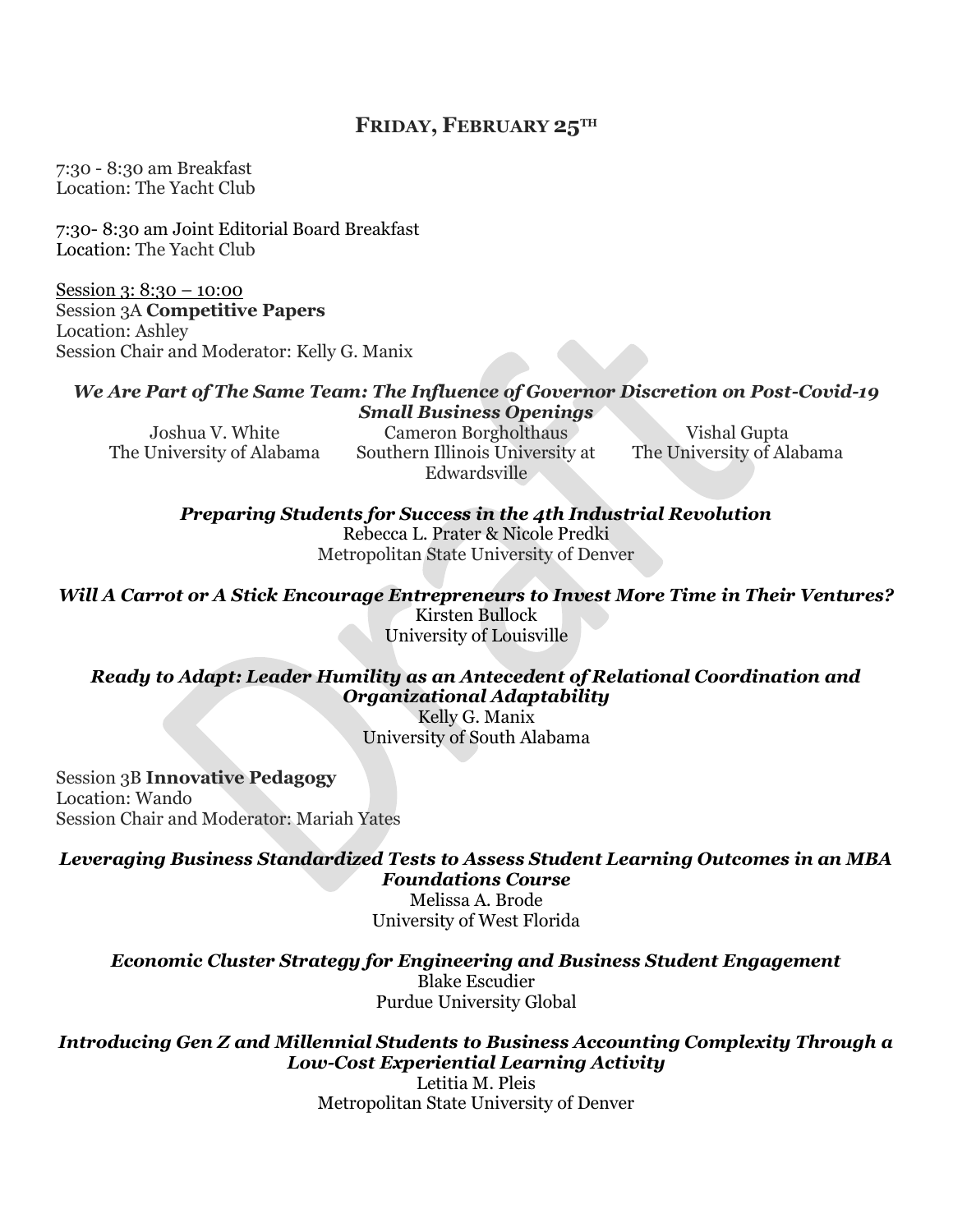Session 3C **Workshop** Location: Cooper

### *The Future of Rural Entrepreneurship Research*

Dennis Barber III & Michael L. Harris East Carolina University

> Karise C. Hutchinson Ulster University

Emma M. Fleck Susquehanna University

> Rachel Fergie Ulster University

Break 10:00 - 10:15

Session 4: 10:15 – 11:45 Session 4A **SBI Best Practices** Location: Ashley Session Chair and Moderator: Joshua V. White

Georgann Jouflas Colorado Mesa University

> Lori A. Dickes Clemson University

Marcos Segantini Universidad ORT

Tim Pett Rollins College Wendy Veatch Wichita State

Prince Gyimah Akenten Appiah-Menka University of Skills Training and Entrepreneurial Development

> Robert Lussier Springfield College

*Moving beyond a Course: When the student consulting experience becomes a professional development program*

Ron Cook Rider University Michael L. Harris & Dennis Barber III East Carolina University

*Marketing Small Business Consulting Project*

Monica D. Guillory Winston-Salem State University

*Infusing Inclusion throughout the Student Consulting Project Process*

Mariah Yates, Aquesha Daniels, & Whitney Peake Western Kentucky University

Session 4B **Competitive Abstracts** Location: Wando Session Chair and Moderator: John Batchelor

*Impact of Subsidization on Entrepreneurial Training Participants*

Malcolm Muhammad, Denise M. Cumberland, & Sharon Kerrick University of Louisville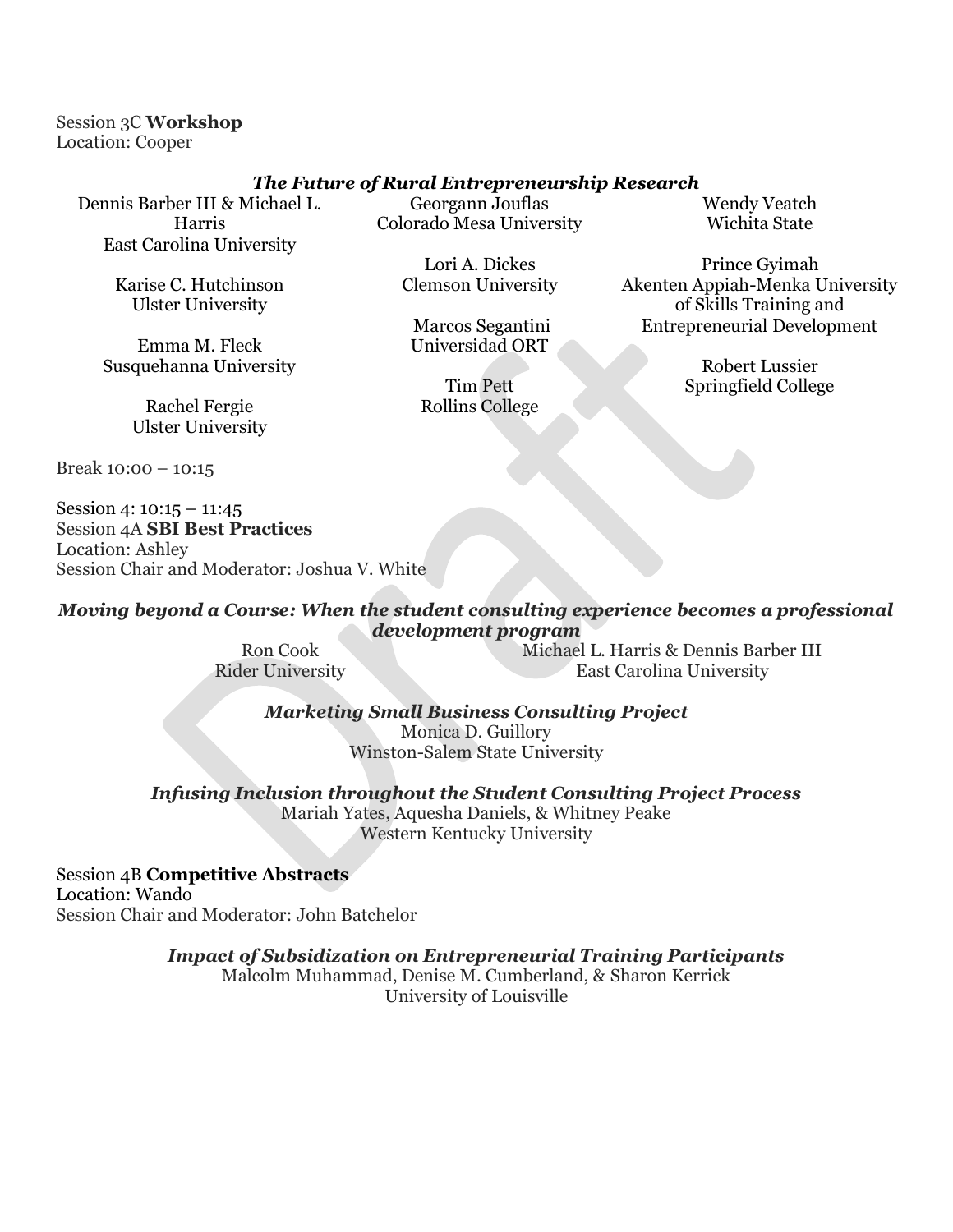#### *Give, Sell, or Liquidate: The Effect of Socioemotional Wealth on Small Business Owner Exit Intentions*

Maria I. Marshall & Renee Wiatt Purdue University

Yoon Lee Utah State University

*The New Entrepreneurial Economy: Do You "Gig" It?* Jana Burch, Gerald Burch, & John Batchelor

University of West Florida

#### *Female Entrepreneurs: Stories and experiences as leaders, learners, perceivers, and perceived*

Peggy A. Richmond & Joellen E. Coryell Texas State University

Session 4C **Workshop** Location: Cooper

*Creating A Successful Game Plan for Interdisciplinary Grant Applications*

ChyiLyi Liang North Carolina A&T State University

**Keynote Luncheon: 12:00 – 1:30**

Location: The Yacht Club

About the Keynote: Michael T. Owens began his lifelong career in the hospitality industry while growing up in Atlanta and he made his home in Savannah over 20years ago. For a decade, Michael worked for HLC Hotels, a local Savannah Hospitality company. At HLC, Michael was charged with overseeing the operations of multiple luxury properties. In 2012he was hired as President and Chief Executive Officer of the Tourism Leadership Council. He and his distinguished board of directors lead the largest trade organization representing the tourism and hospitality community in Georgia. In 2013, he founded the Savannah Food & Wine Festival, and he serves as the festival's CEO.

Session 5: 1:45– 3:15 Session 5A **Competitive Abstracts** Location: Ashley Session Chair and Moderator: Tim Pett

*Strategy and SMEs: Is Supply Chain Management Considered?*

Scott R. Cox Georgia College & State University

*How Would A Circular Economy Shift the Entrepreneurship and Innovation?*

ChyiLyi Liang North Carolina A&T State University

## *Do Small Businesses Suffer More When Sham Occurs? An Examination of LMX, Voice, Sham, and Employee Commitment*

Mariah Yates, Paula Potter, & Whitney Peake Western Kentucky University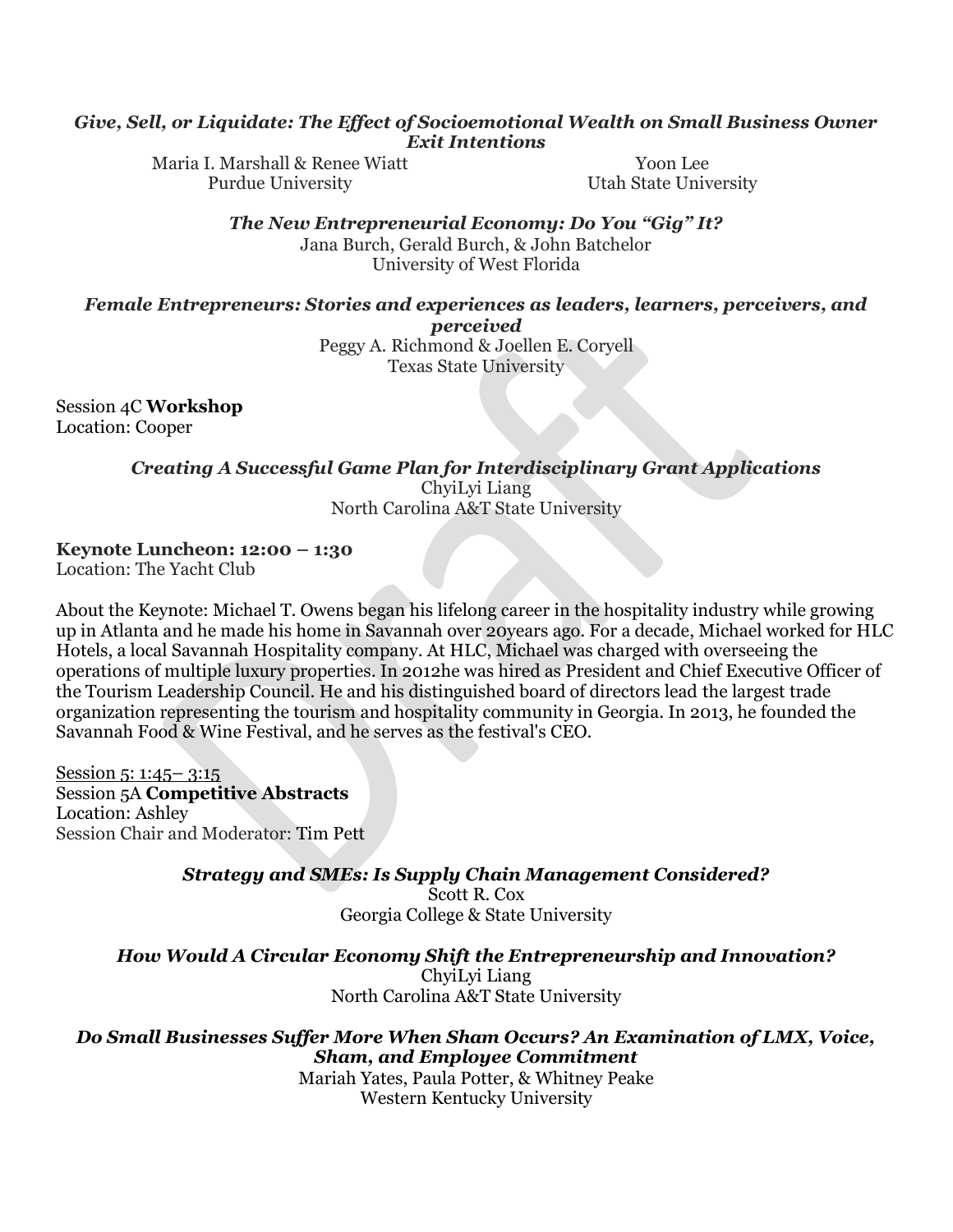### *Exploring Exploitative and Exploratory Innovation, and Social Media Practices on Small Businesses Performance*

Tim Pett Rollins College

Laurent Sie ESC Pau Business School

Session 5B **POY Discussion** Location: Wando Moderator: Jana R. Minifie

This is a special session with open invitation to engage in a discussion about revamping and updating the student Project of the Year (POY) categories, review process, and other topics. If you have submitted or would like to learn more about the competition, then please attend.

Session 5C **Workshop** Location: Cooper

| <b>Publishing Success in an Impact Focused Environment</b> |                          |                           |  |  |  |
|------------------------------------------------------------|--------------------------|---------------------------|--|--|--|
| William C. McDowell                                        | Raj Mahto                | Eden Blair                |  |  |  |
| <b>Bradley University</b>                                  | University of New Mexico | <b>Bradley University</b> |  |  |  |

Break 3:15 – 3:30

Session 6: 3:30 – 5:00 Session 6A **Competitive Abstracts** Location: Ashley Session Chair and Moderator: Jana Burch

> *A Pedological Approach to Teaching Operationalizing a Business* Adam Melnick, David Bechtold, Rebecca L. Prater, & Lynn Hoffman Metropolitan State University of Denver

*Collaboration Between the College of Engineering and Information Technology (EIT) and Business Consulting Students at the University of Arkansas at Little Rock* Joe T. Felan & Srikanth Pidugu

University of Arkansas at Little Rock

*Teaching New Business Students to Write Memorandums for a Small Business* Helen A. Soter & Jana Burch University of West Florida

*An Action Learning Led 21st Century Model Towards Sustainable Startup Entrepreneurship Success*

Wendy W. van Schalkwyk AFDA

Louise Underdahl University of Phoenix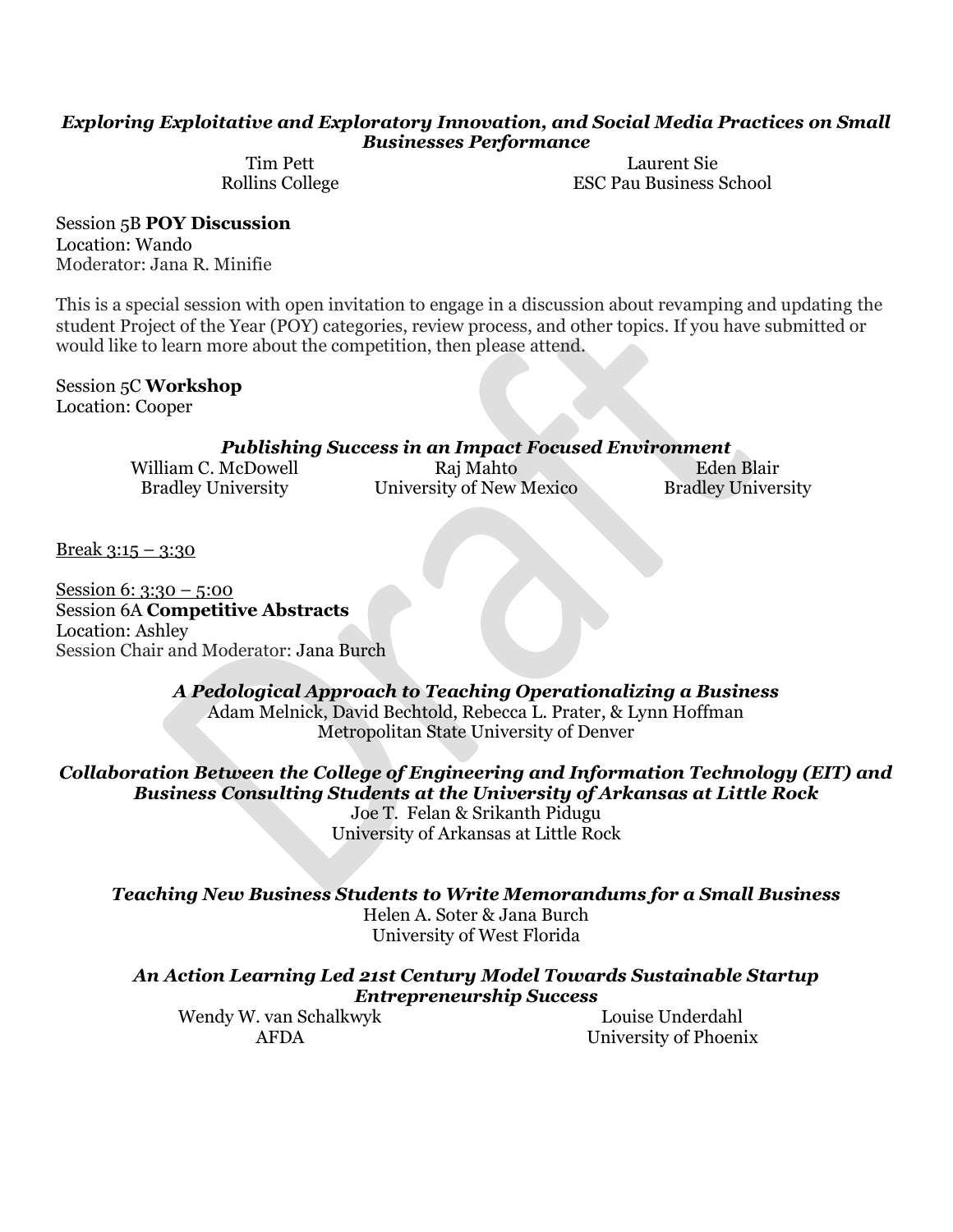Session 6B **Competitive Abstracts**

Location: Wando Session Chair and Moderator: Phillip E. Davis

# *Advancing women entrepreneurship to achieve United Nations Sustainable Development Goals: A sustainable prediction model for women entrepreneurs*

Prince Gyimah Akenten Appiah-Menka University of Skills Training and Entrepreneurial Development

Richard Owusu-Afriyie Kwame Nkrumah University of Science and Technology

Robert Lussier Springfield College

*Social Entrepreneurship: Exploring Competitive Rivalry and Dynamics Between Social Entities and Incumbent Institutions*

Phillip E. Davis Texas State University

*Examining Adjustment Strategies and Post-disaster Business Outcomes among Female and Minority Small Businesses Owners in the United States*

Edeoba William Edobor Purdue University

*Assessing the current reporting and governance practices of small non-profit entities in Colorado, Florida, and New Mexico: What role do 'best practice' codes play in improving stakeholder accountability and transparency?*

Andrew D. Holt Metropolitan State University of Denver

Session 6C **Workshop** Location: Cooper

## *Online Group Work: Pulling out the stops before you pull out your hair*

Debra Sea Bemidji State University

Dianne Welsh University of North Carolina at Greensboro

Angie Kovarik & Veronica Veaux Bemidji State University

5:00 – 6:00 pm Fellows Reception Location: Commodore 1 & 2

6:00 – 8:00 pm Friday Night Social**:** Salsa and Sangrias Location: The Yacht Club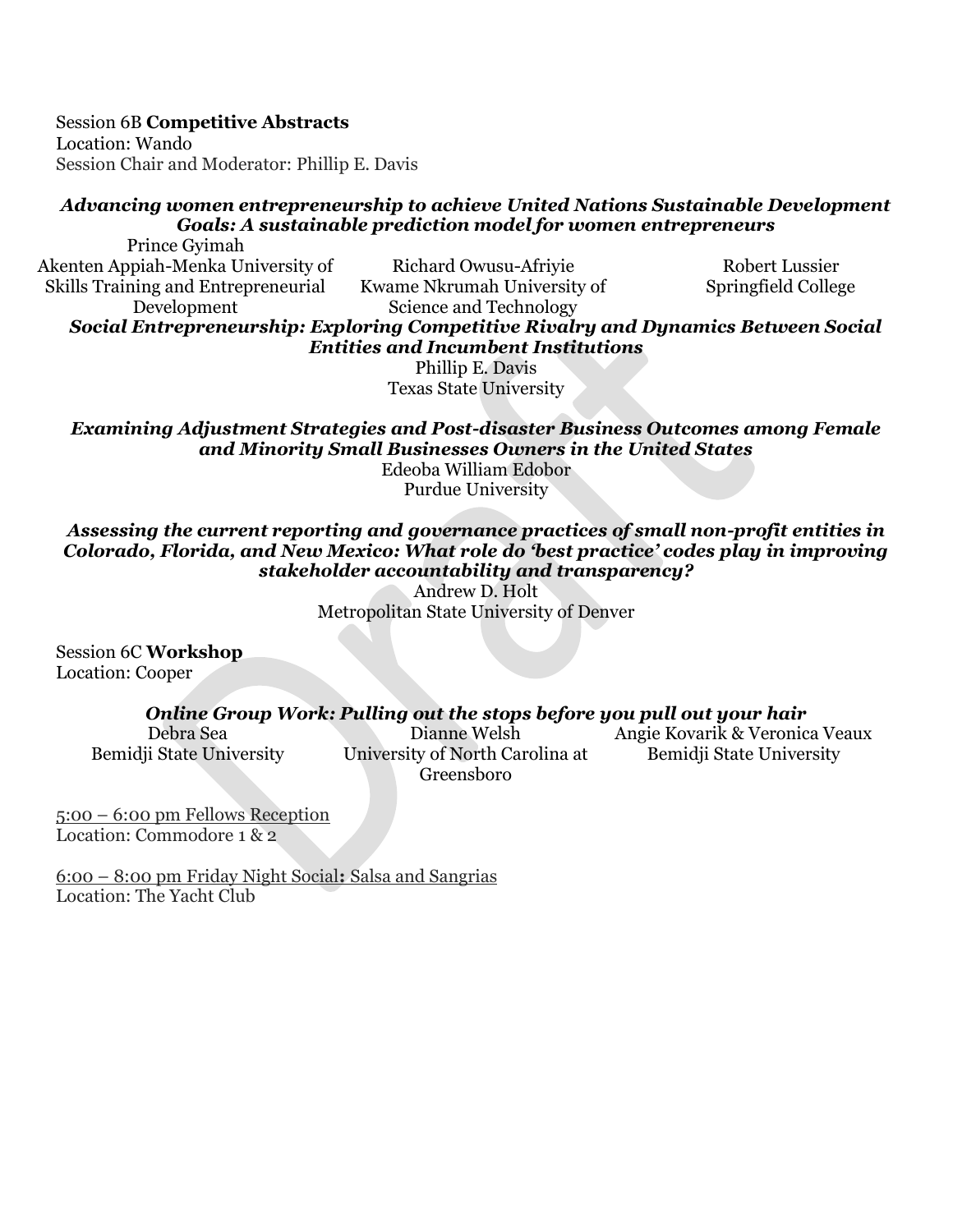## **SATURDAY, FEBRUARY 26TH**

7:30 – 8:30 am Breakfast Location: The Yacht Club 7:30 – 8:30 am Past Presidents and Fellows Breakfast Location: Palmetto Boardroom 8:30 – 10:00 SBI Business Meeting (All Are Welcome) Location: The Yacht Club

Session 7: 10:15 – 11:45 am Session 7A **Competitive Abstracts** Location: Ashley Session Chair and Moderator: William B. Mesa

### *How can Entrepreneurship Courses Include Technological Agility, Decision Making and Personal and Risk Assessment?*

Lynn Hoffman, Ann Murphy, David Bechtold, Adam Melnick, & Rebecca L. Prater Metropolitan State University of Denver

*Consumer Preferences for the Attributes of Equine Oil Supplements* Rachel Hansen, Danhong Chen, Jessica Bedore, & Shyam Nair Sam Houston State University

#### *A Historical Examination of a Startup to SME Development: The relevance of accounting information to organizational structure, culture, strategy and unstructured nonfinancial data*

William B. Mesa Metropolitan State University of Denver

# **Identifying Trends and Opportunities in Small Business Research: A Review of Articles in the Small Business Institute Journal, 2008-2019**

William B. Mesa & Andrew Holt Metropolitan State University of Denver

Session 7B **POY Poster Session** Location: Wando Session Chair: Jana R. Minifie

Please come for a walkthrough and see the posters of student Project of the Year (POY) presentations. Students traveled from all over the country to present their consulting projects. Each of the student groups in the sessions are finalists in the POY competition.

Session 7C **Workshop** Location: Cooper

*Human Resource Update for Small Business and Entrepreneurs*

| LeAnne Coder                | <b>Timothy Dunne</b>          | John Hendon                        |
|-----------------------------|-------------------------------|------------------------------------|
| Western Kentucky University | <b>Boise State University</b> | University of Arkansas Little Rock |